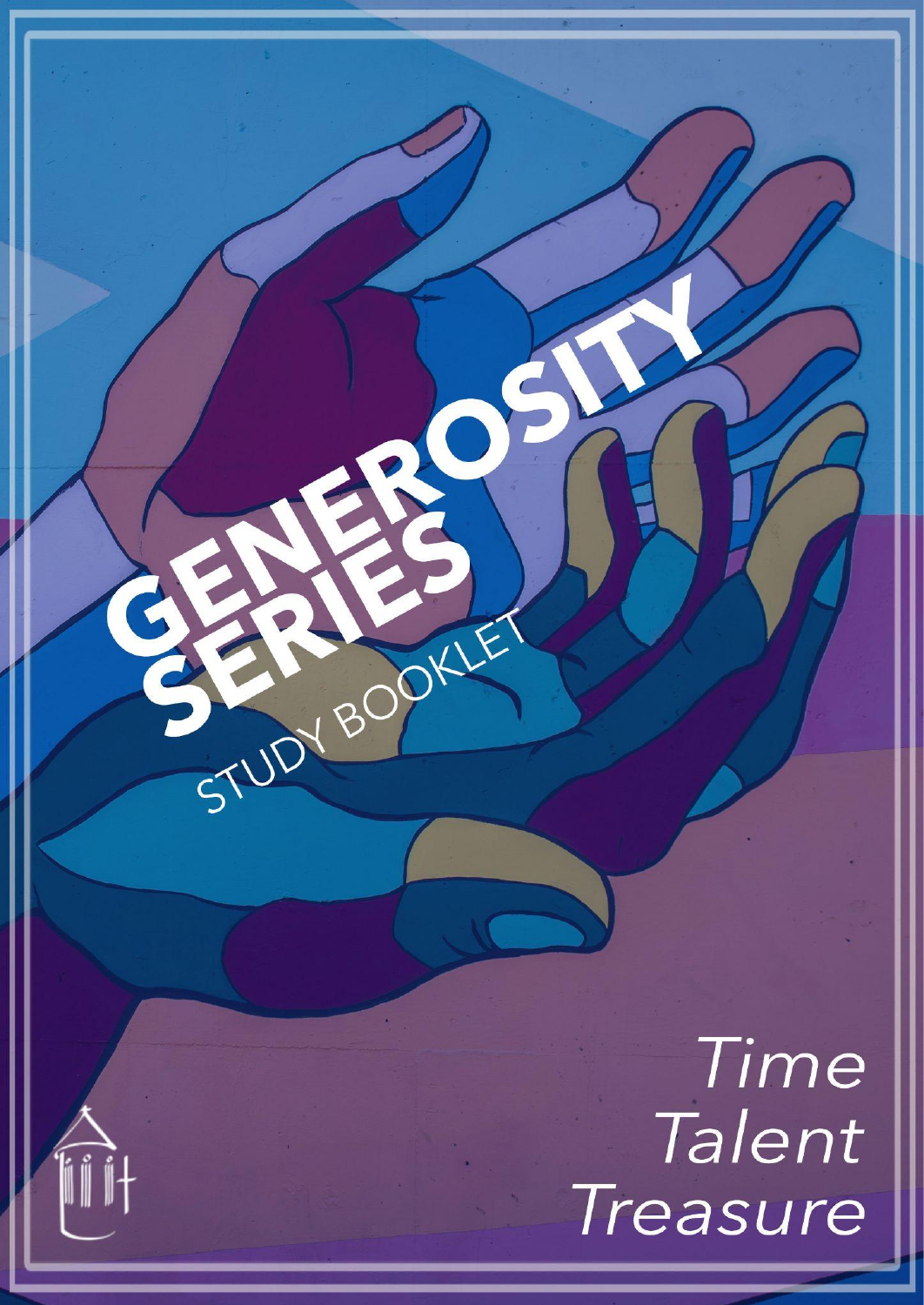### **CONTENTS**

| <b>Series Introduction</b> | Page 3  |
|----------------------------|---------|
| <b>Time</b>                | Page 6  |
| <b>Talent</b>              | Page 9  |
| <b>Treasure</b>            | Page 13 |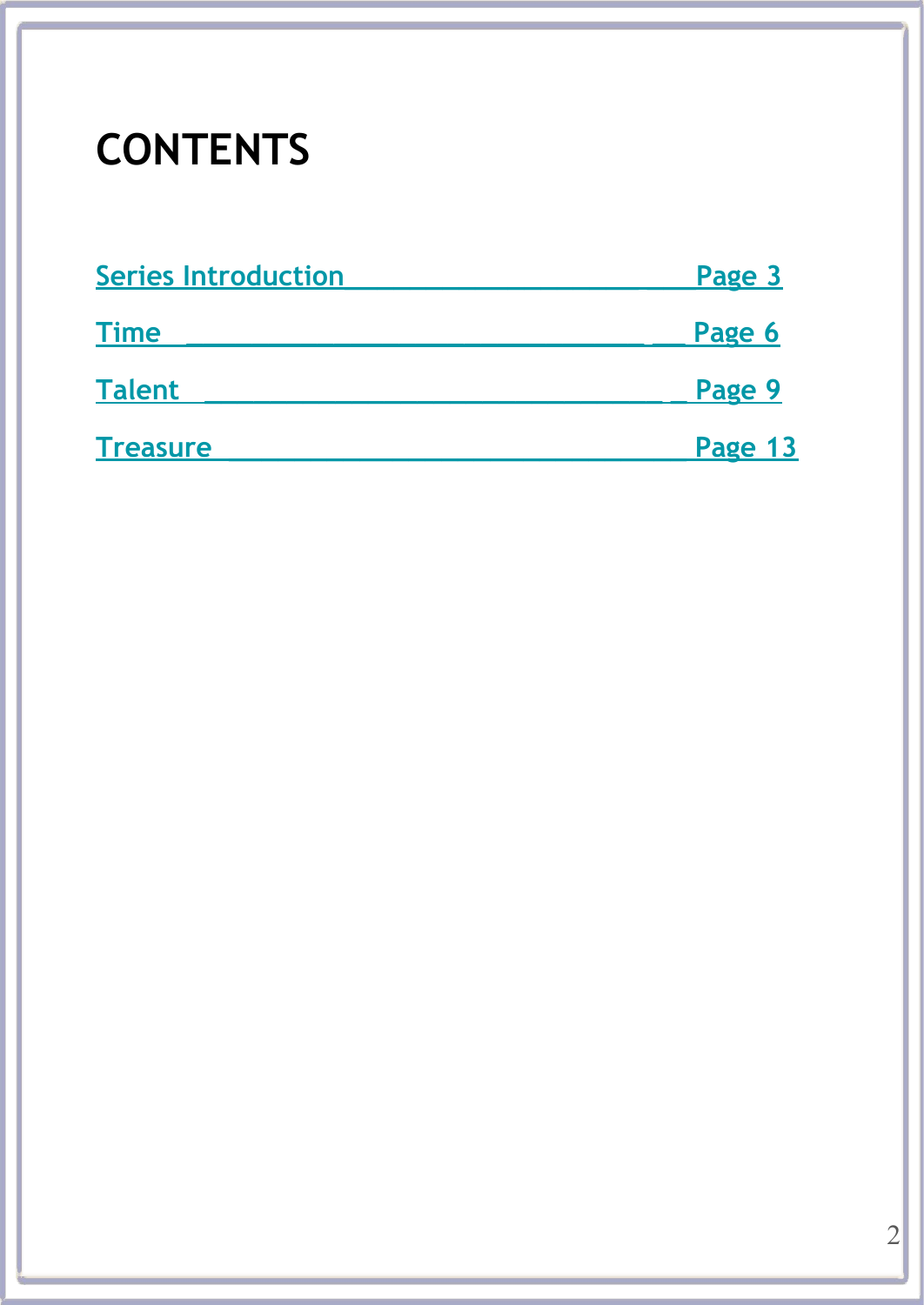### <span id="page-2-0"></span>**WEEK 1 | Series Introduction**

### **Bible Reading | Luke 21:1-4**

**21** As Jesus looked up, he saw the rich putting their gifts into the temple treasury. **2** He also saw a poor widow put in two very small copper coins. **3** "Truly I tell you," he said, "this poor widow has put in more than all the others. **4** All these people gave their gifts out of their wealth; but she out of her poverty put in all she had to live on."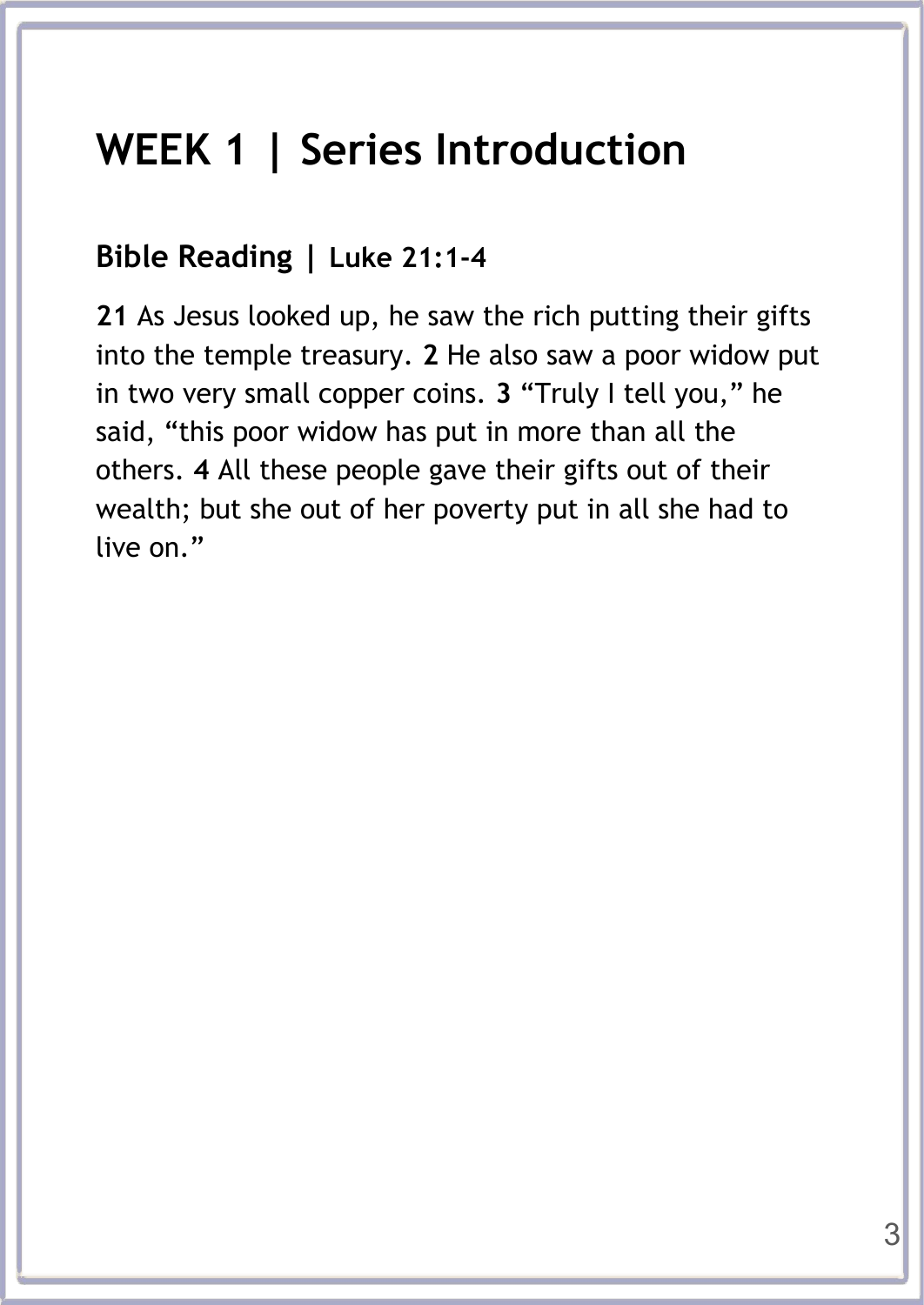# **WEEK 1 | Series Introduction**

### **Questions/ Reflections**

- 1. Think about a time you gave and it was difficult to give that gift financially or emotionally.
- 2. Think about a time someone gave you something that you knew they couldn't afford.
- 3. Think about a time you gave something willingly and with excitement and it wasn't appreciated.
- 4. Try to re-feel those feelings. Sit with them. You may or may not be comfortable to share.
	- a. Is giving and generosity all about money? What else can you be generous with?
	- b. How does God speak to you about generosity through these memories and feelings?
	- c. Where are you called to be more generous? Is this about giving more or giving with a more generous heart?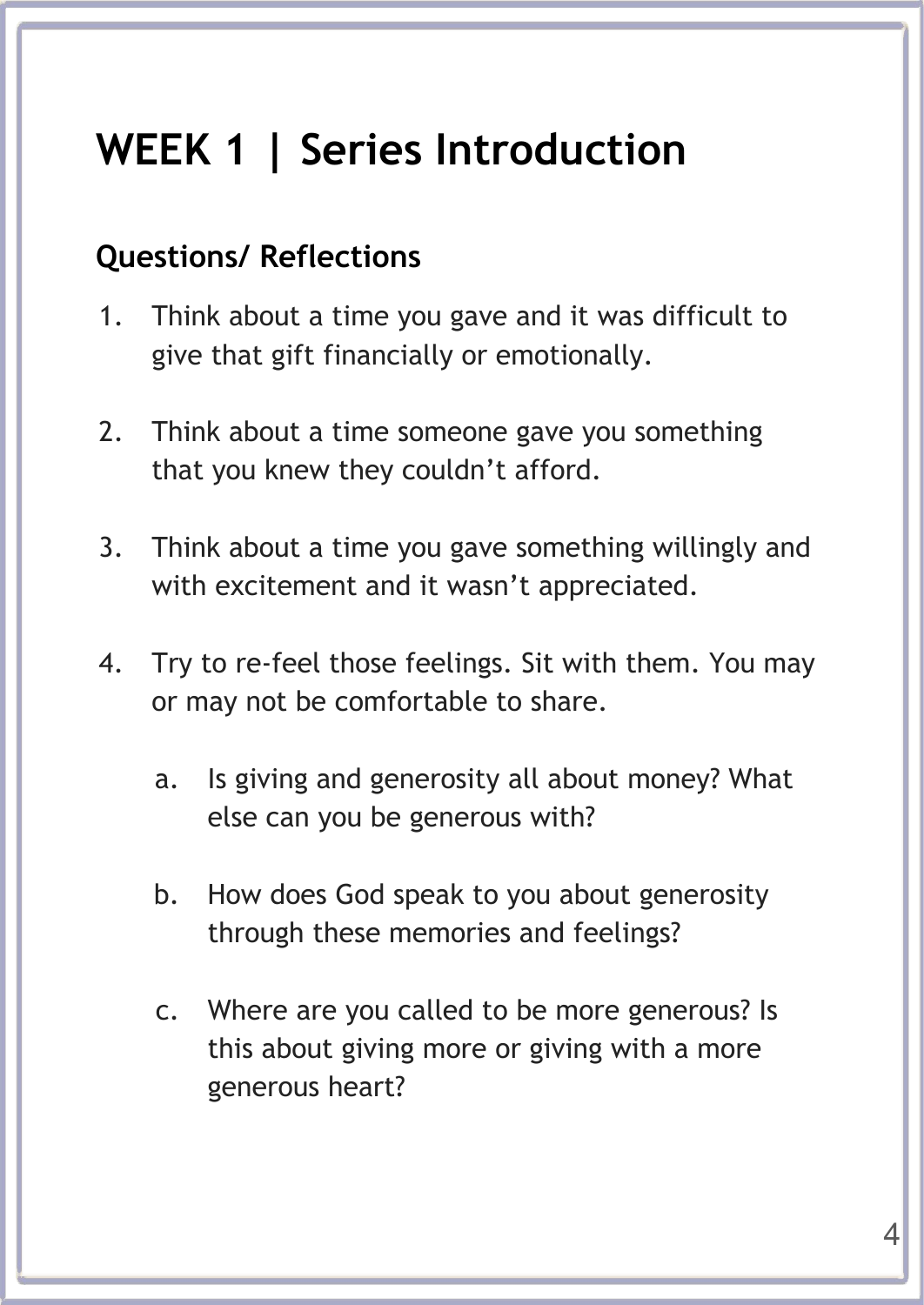### **WEEK 1 | Series Introduction**

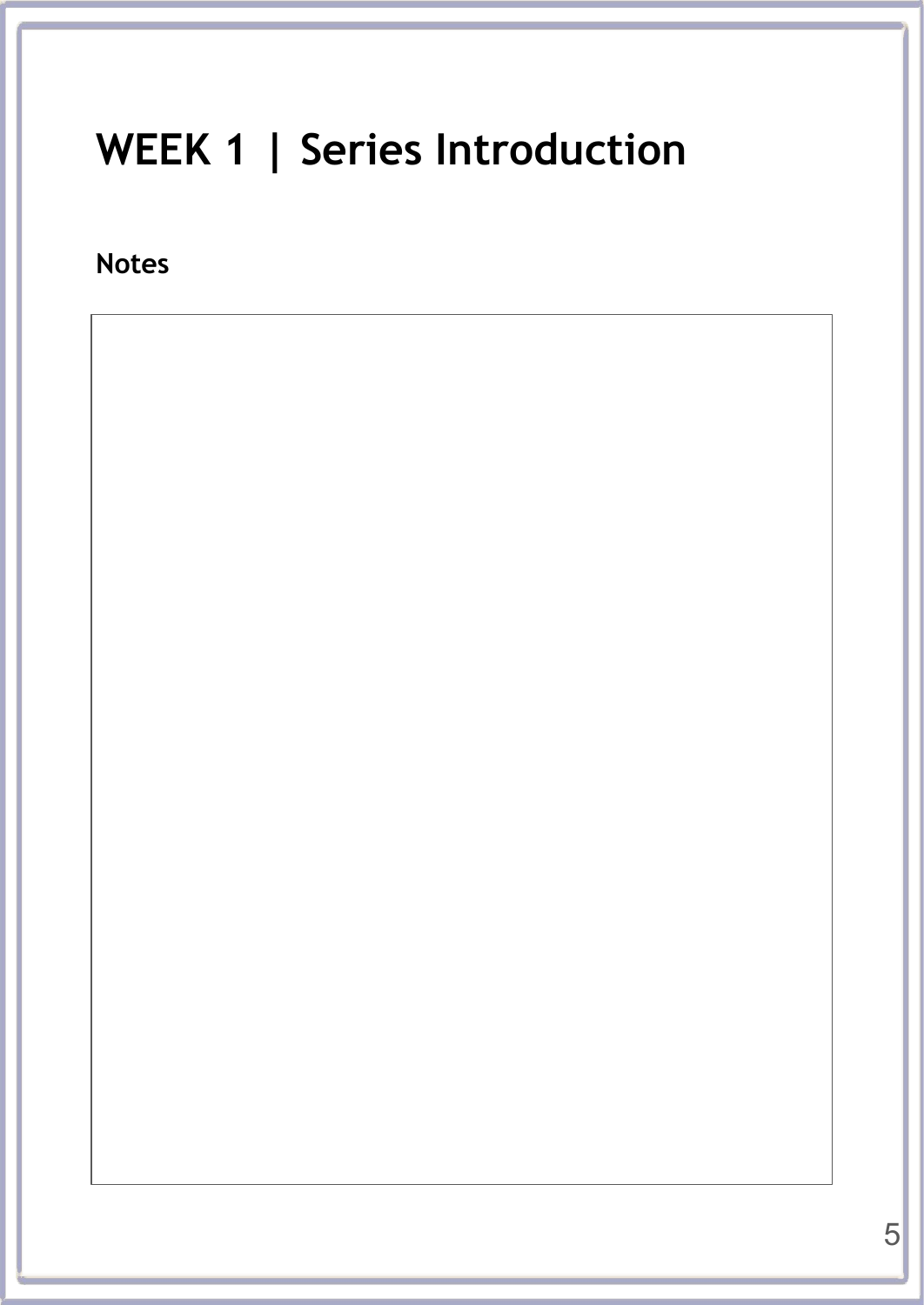### <span id="page-5-0"></span>**WEEK 2 | TIME**

#### **Bible Reading | Matthew 22:34-40**

**34** Hearing that Jesus had silenced the Sadducees, the Pharisees got together. **35** One of them, an expert in the law, tested him with this question: **36** "Teacher, which is the greatest commandment in the Law?" **37** Jesus replied: "'Love the Lord your God with all your heart and with all your soul and with all your mind.' **38** This is the first and greatest commandment. **39** And the second is like it: 'Love your neighbor as yourself.' **40** All the Law and the Prophets hang on these two commandments."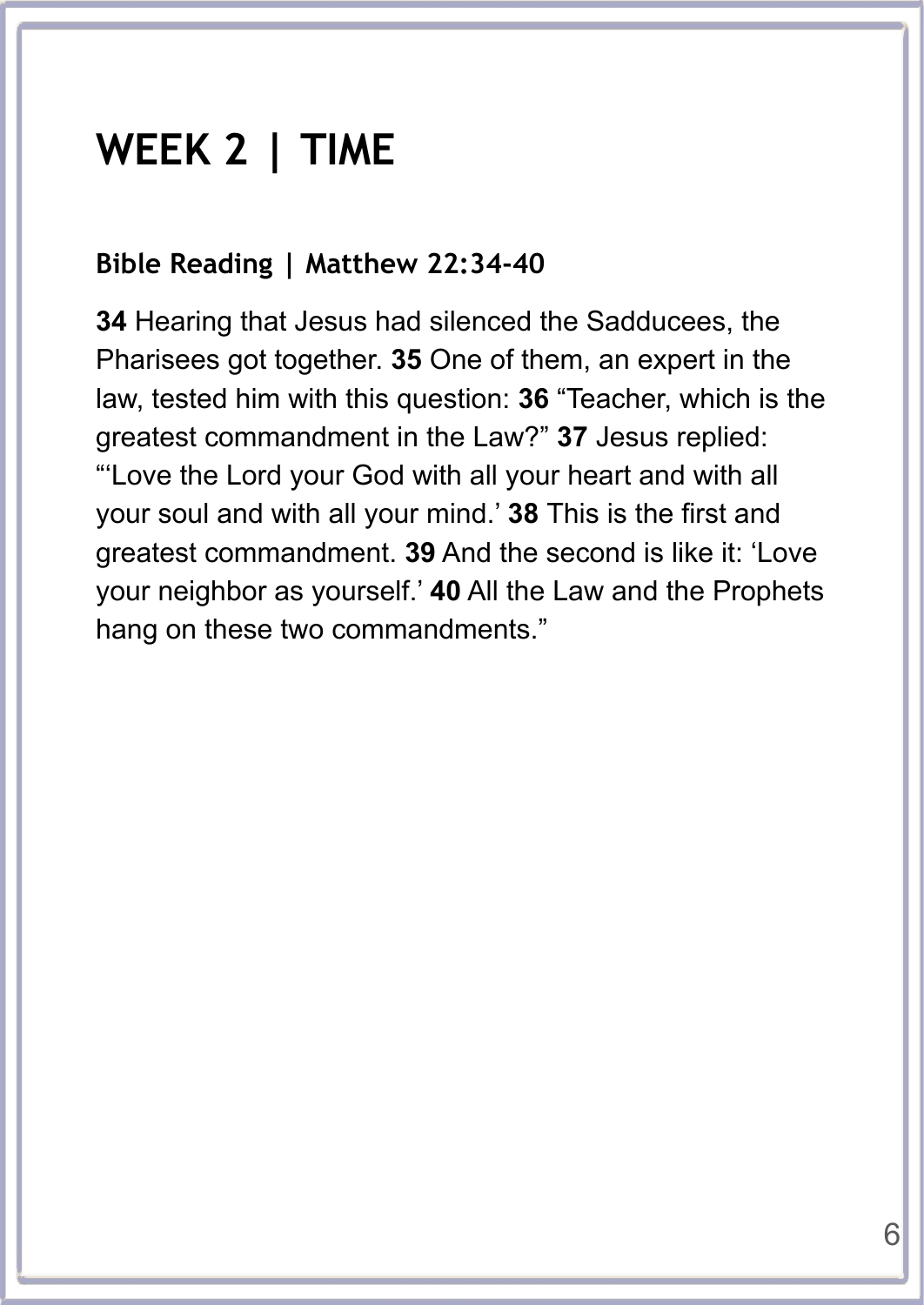## **WEEK 2 | TIME**

### **Questions**

1. If you're being honest, in what ways do you find yourself wasting time?

2. What are your thoughts about chronos time and kairos time? In what ways do they both relate to how you live your life?

3. What is God saying to you about generosity of time in relationship with him, in relationship to others, and in relationship to yourself?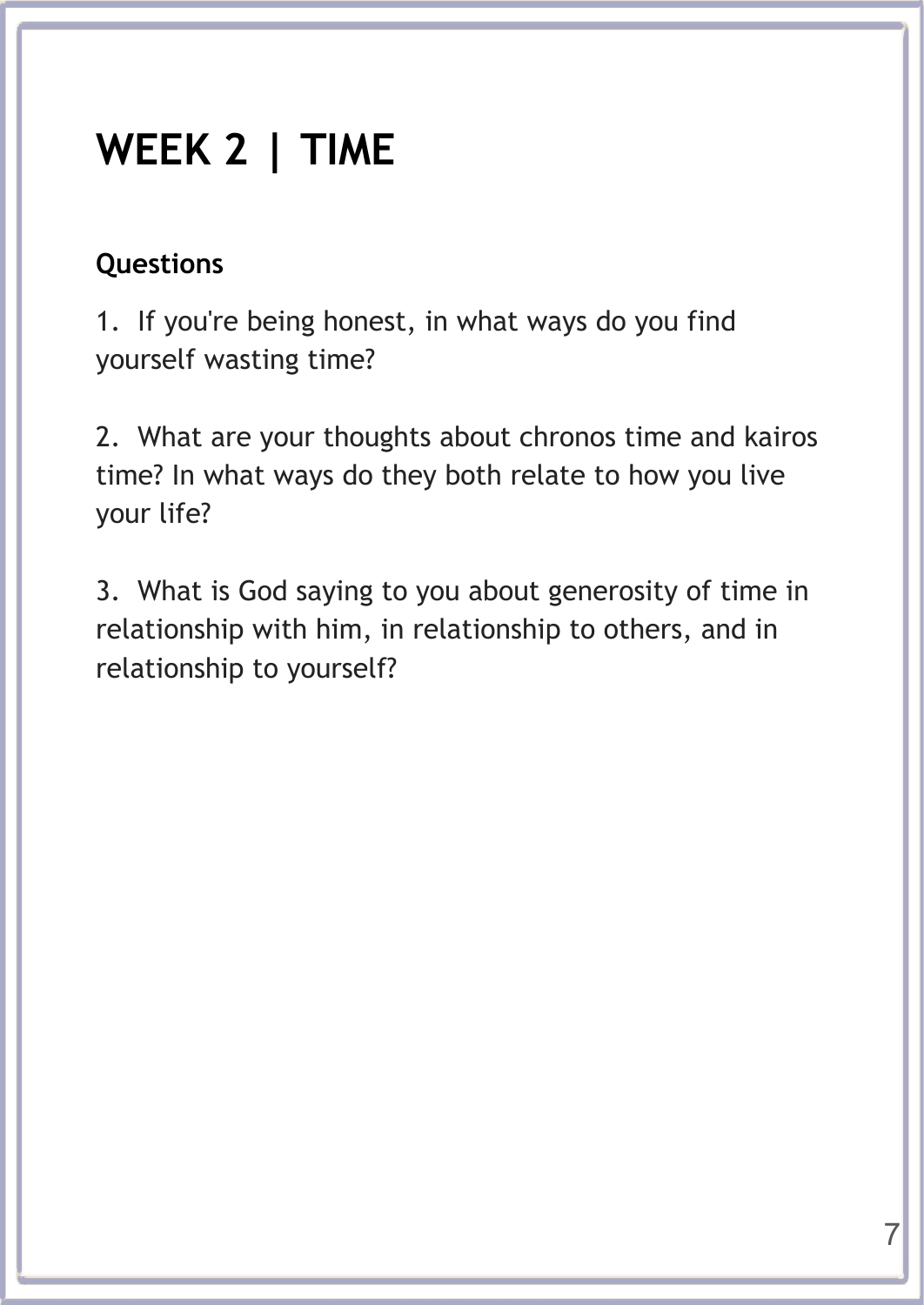# **WEEK 2 | TIME**

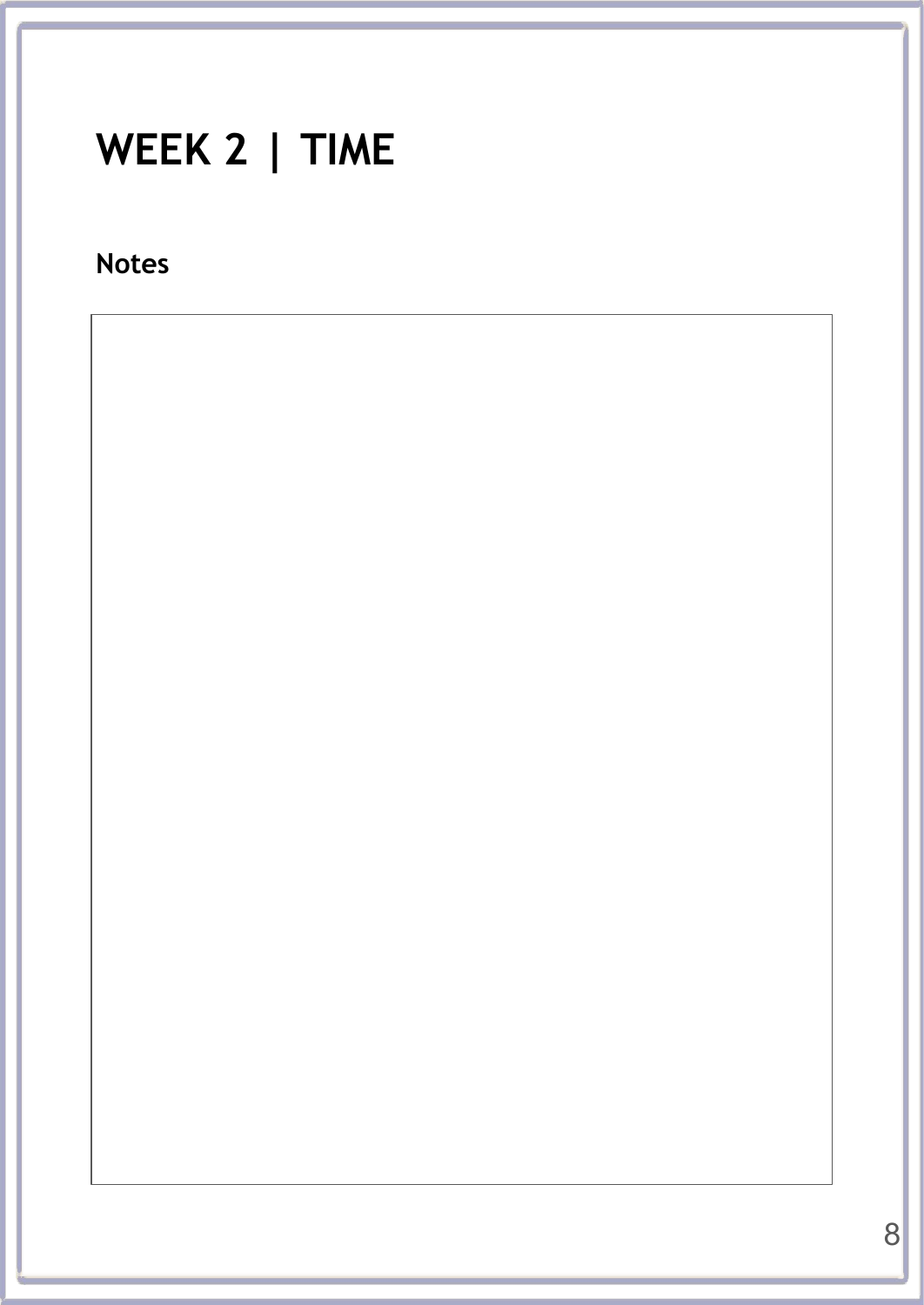#### <span id="page-8-0"></span>**Bible Reading | Matthew 25:14-30**

**14** "Again, it will be like a man going on a journey, who called his servants and entrusted his wealth to them. **15** To one he gave five bags of gold, to another two bags, and to another one bag,  $[a]$  each according to his ability. Then he went on his journey. **16** The man who had received five bags of gold went at once and put his money to work and gained five bags more. **17** So also, the one with two bags of gold gained two more. **18** But the man who had received one bag went off, dug a hole in the ground and hid his master's money.

**19** "After a long time the master of those servants returned and settled accounts with them. **20** The man who had received five bags of gold brought the other five. 'Master,' he said, 'you entrusted me with five bags of gold. See, I have gained five more.'

**21** "His master replied, 'Well done, good and faithful servant! You have been faithful with a few things; I will put you in charge of many things. Come and share your master's happiness!'

**22** "The man with two bags of gold also came. 'Master,' he said, 'you entrusted me with two bags of gold; see, I have gained two more.'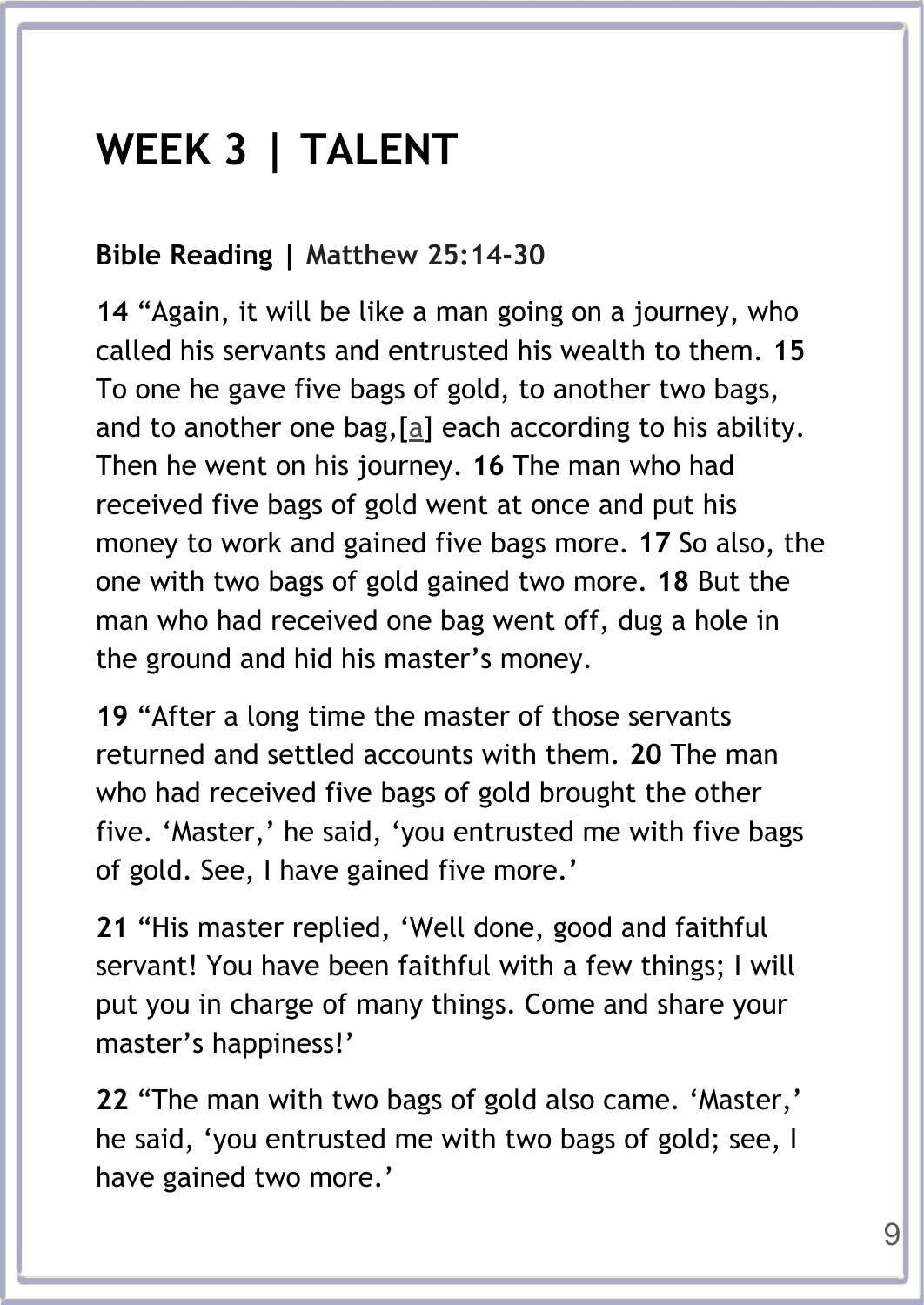#### **Bible Reading | Matthew 25:14-30**

**23** "His master replied, 'Well done, good and faithful servant! You have been faithful with a few things; I will put you in charge of many things. Come and share your master's happiness!'

**24** "Then the man who had received one bag of gold came. 'Master,' he said, 'I knew that you are a hard man, harvesting where you have not sown and gathering where you have not scattered seed. **25** So I was afraid and went out and hid your gold in the ground. See, here is what belongs to you.'

**26** "His master replied, 'You wicked, lazy servant! So you knew that I harvest where I have not sown and gather where I have not scattered seed? **27** Well then, you should have put my money on deposit with the bankers, so that when I returned I would have received it back with interest.

**28** "'So take the bag of gold from him and give it to the one who has ten bags. **29** For whoever has will be given more, and they will have an abundance. Whoever does not have, even what they have will be taken from them. **30** And throw that worthless servant outside, into the darkness, where there will be weeping and gnashing of  $\text{teeth.'}$  1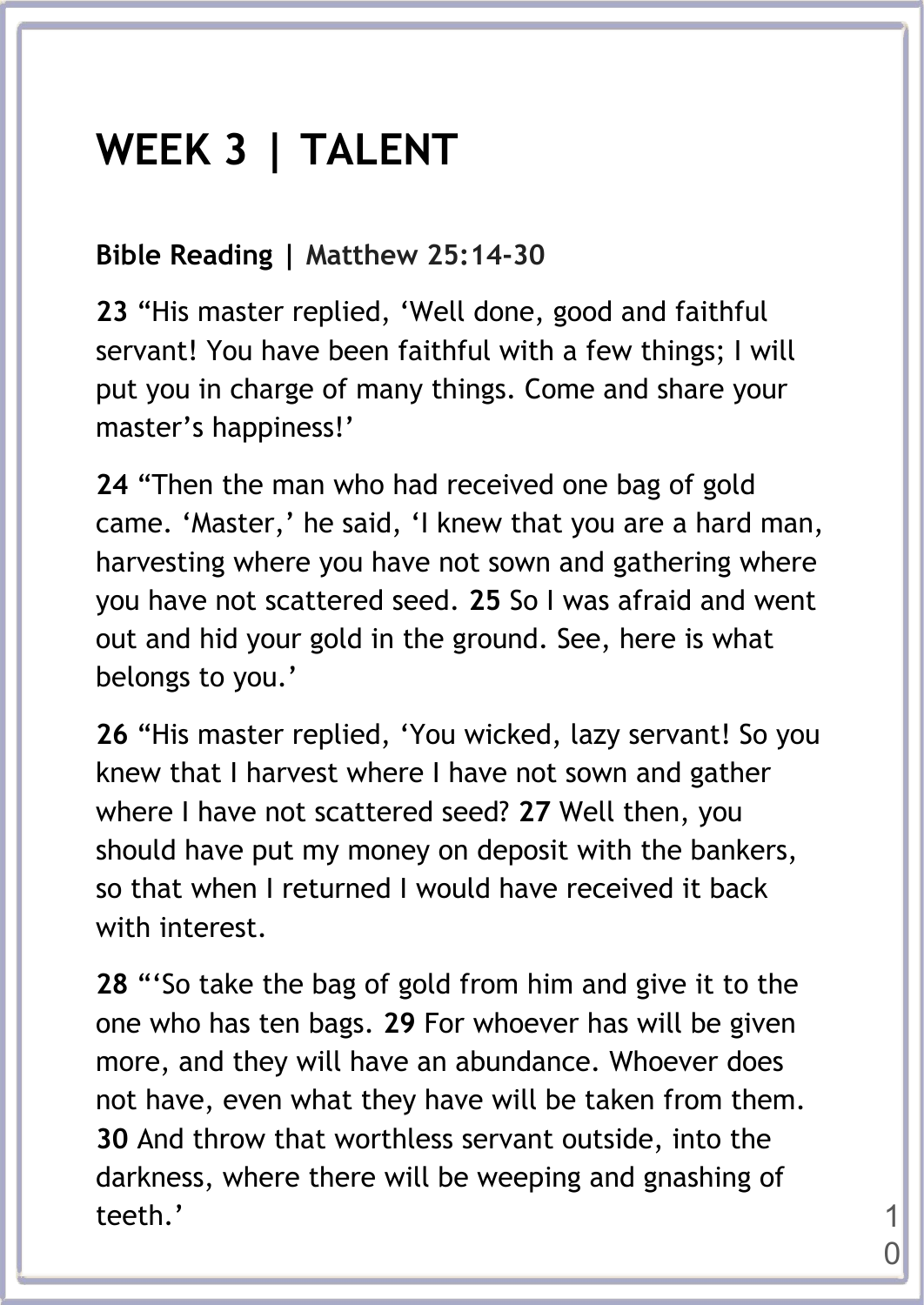### **Questions**

- 1. What did the master give to his servants?
- 2. What was the servants' response?
- 3. What was the master's reaction?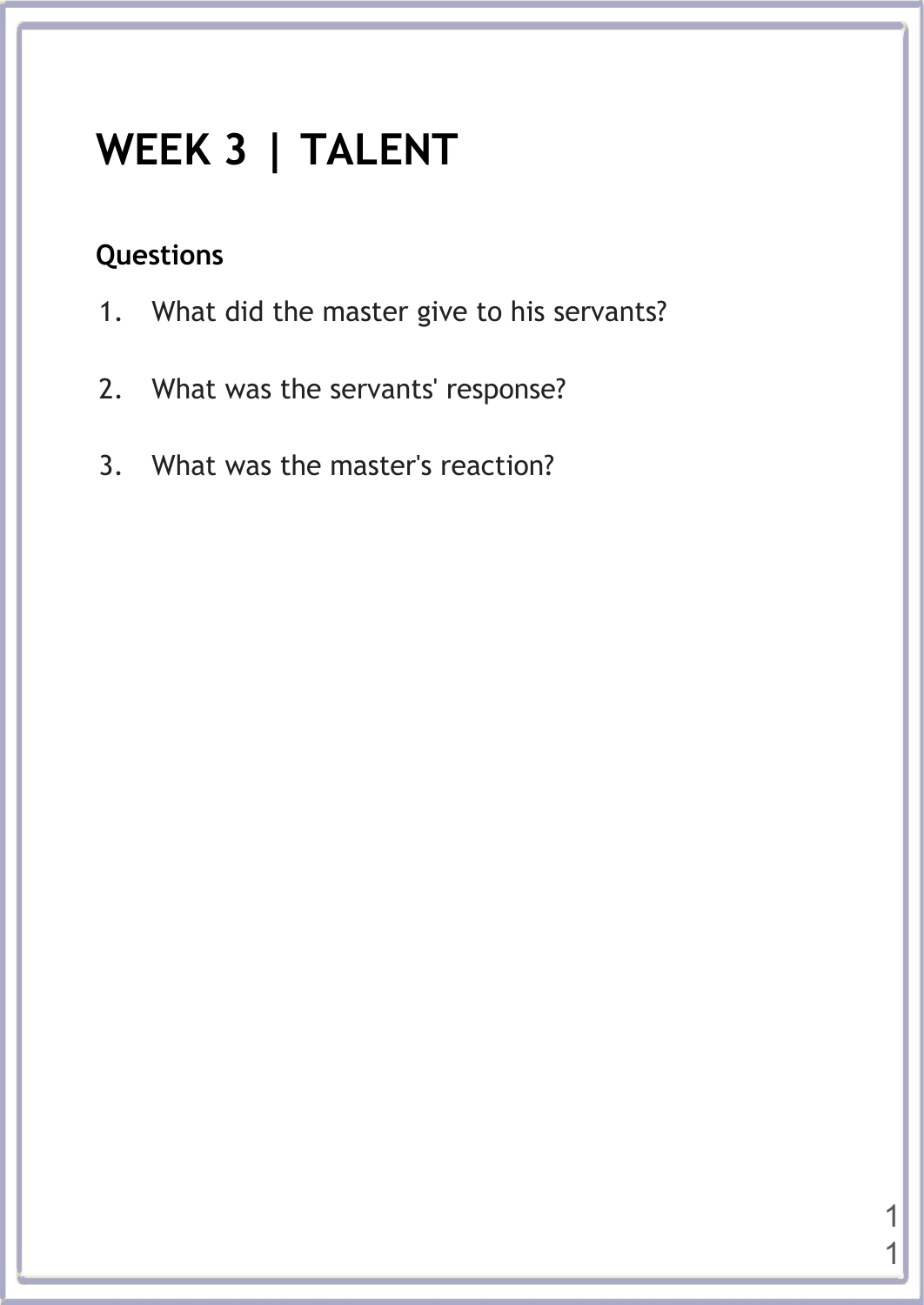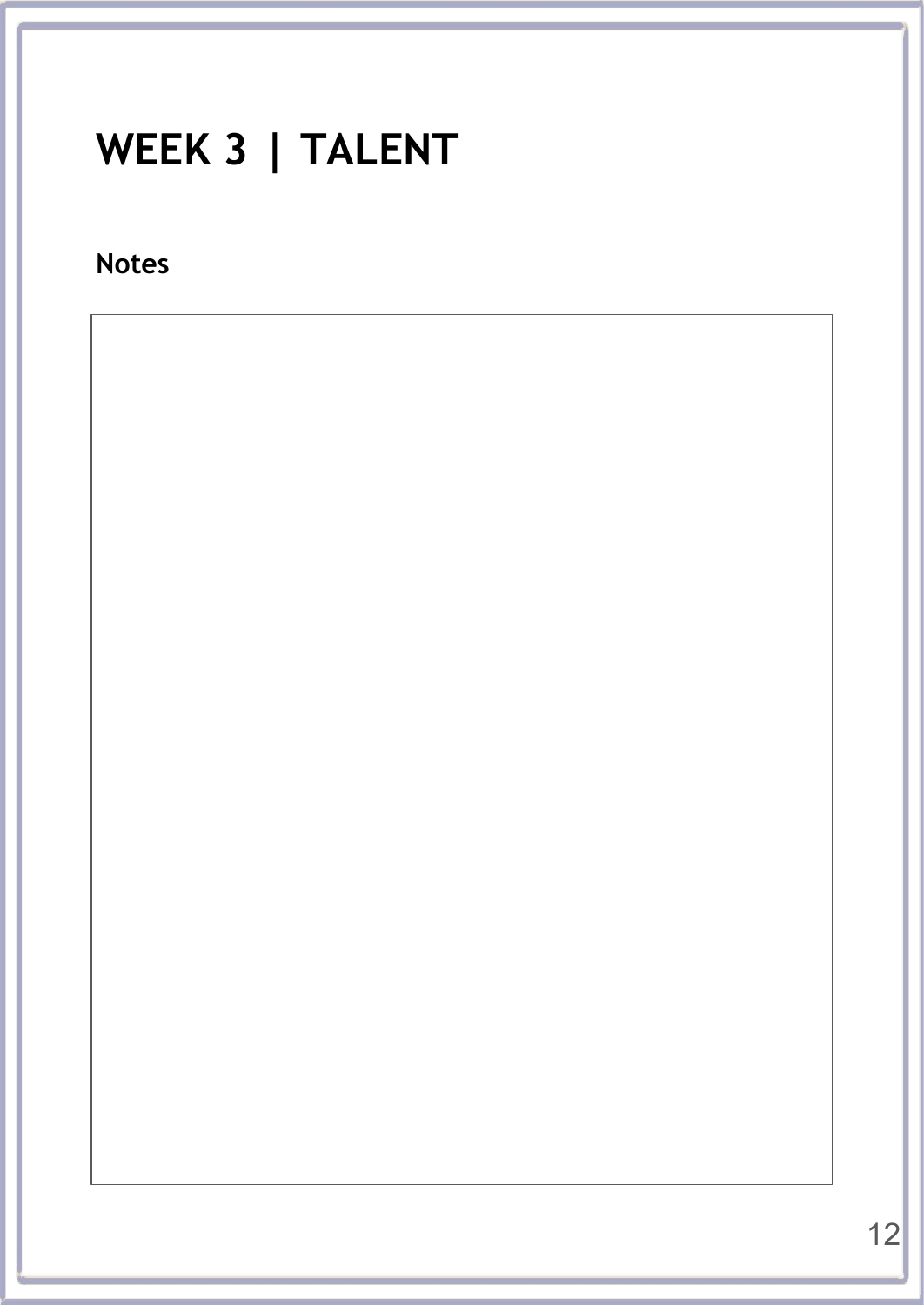### <span id="page-12-0"></span>**WEEK 4 | TREASURE**

#### **Bible Reading | Luke 12:22-34**

**22** Then Jesus said to his disciples: "Therefore I tell you, do not worry about your life, what you will eat; or about your body, what you will wear. **23** For life is more than food, and the body more than clothes. **24** Consider the ravens: They do not sow or reap, they have no storeroom or barn; yet God feeds them. And how much more valuable you are than birds! **25** Who of you by worrying can add a single hour to your life[\[a\]](https://www.biblegateway.com/passage/?search=Luke+12%3A22-34&version=NIV#fen-NIV-25485a)? **26** Since you cannot do this very little thing, why do you worry about the rest?

**27** "Consider how the wild flowers grow. They do not labor or spin. Yet I tell you, not even Solomon in all his splendor was dressed like one of these. **28** If that is how God clothes the grass of the field, which is here today, and tomorrow is thrown into the fire, how much more will he clothe you—you of little faith! **29** And do not set your heart on what you will eat or drink; do not worry about it. **30** For the pagan world runs after all such things, and your Father knows that you need them. **31** But seek his kingdom, and these things will be given to you as well.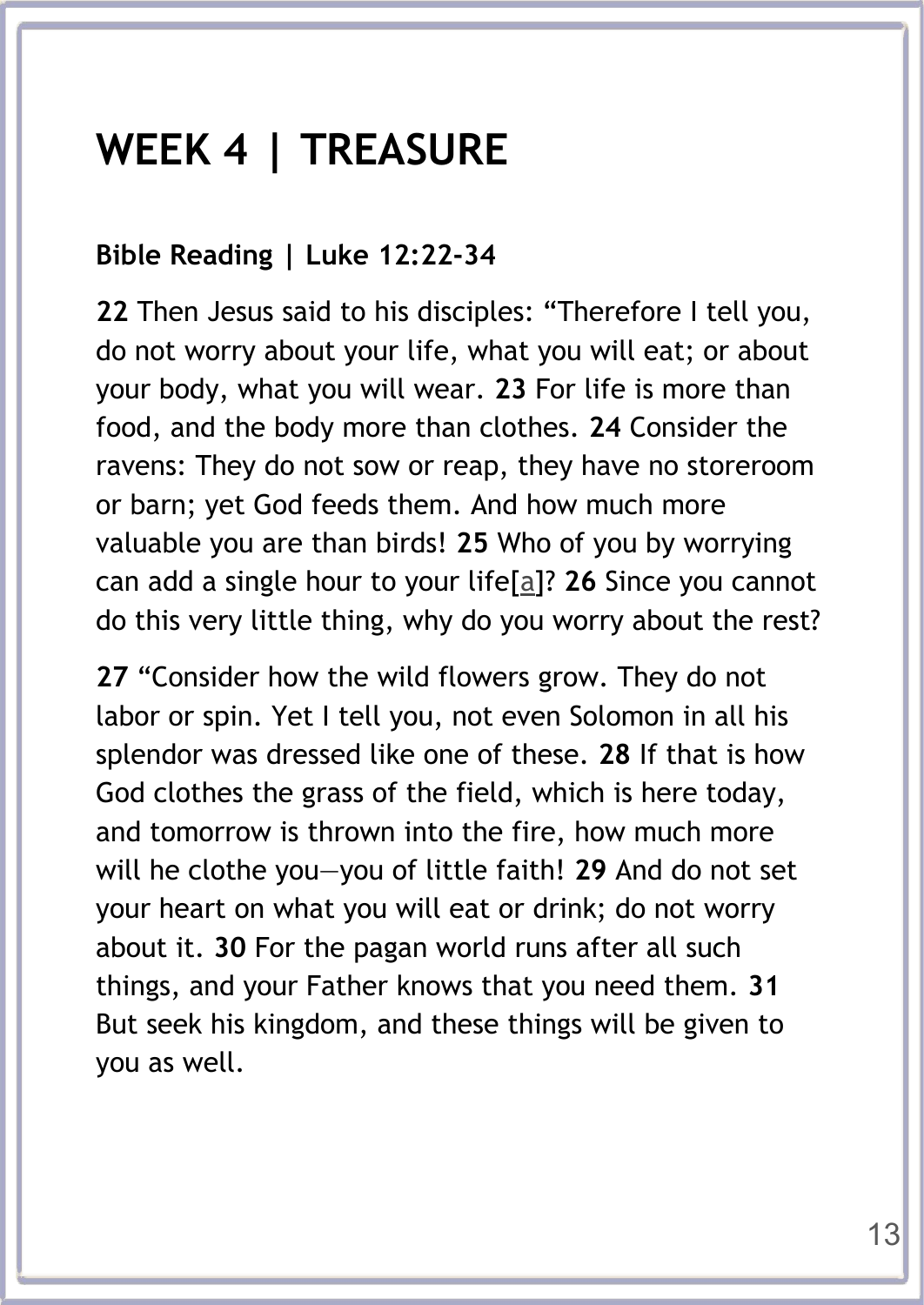### **WEEK 4 | TREASURE**

#### **Bible Reading | Luke 12:22-34**

**32** "Do not be afraid, little flock, for your Father has been pleased to give you the kingdom. **33** Sell your possessions and give to the poor. Provide purses for yourselves that will not wear out, a treasure in heaven that will never fail, where no thief comes near and no moth destroys. **34** For where your treasure is, there your heart will be also.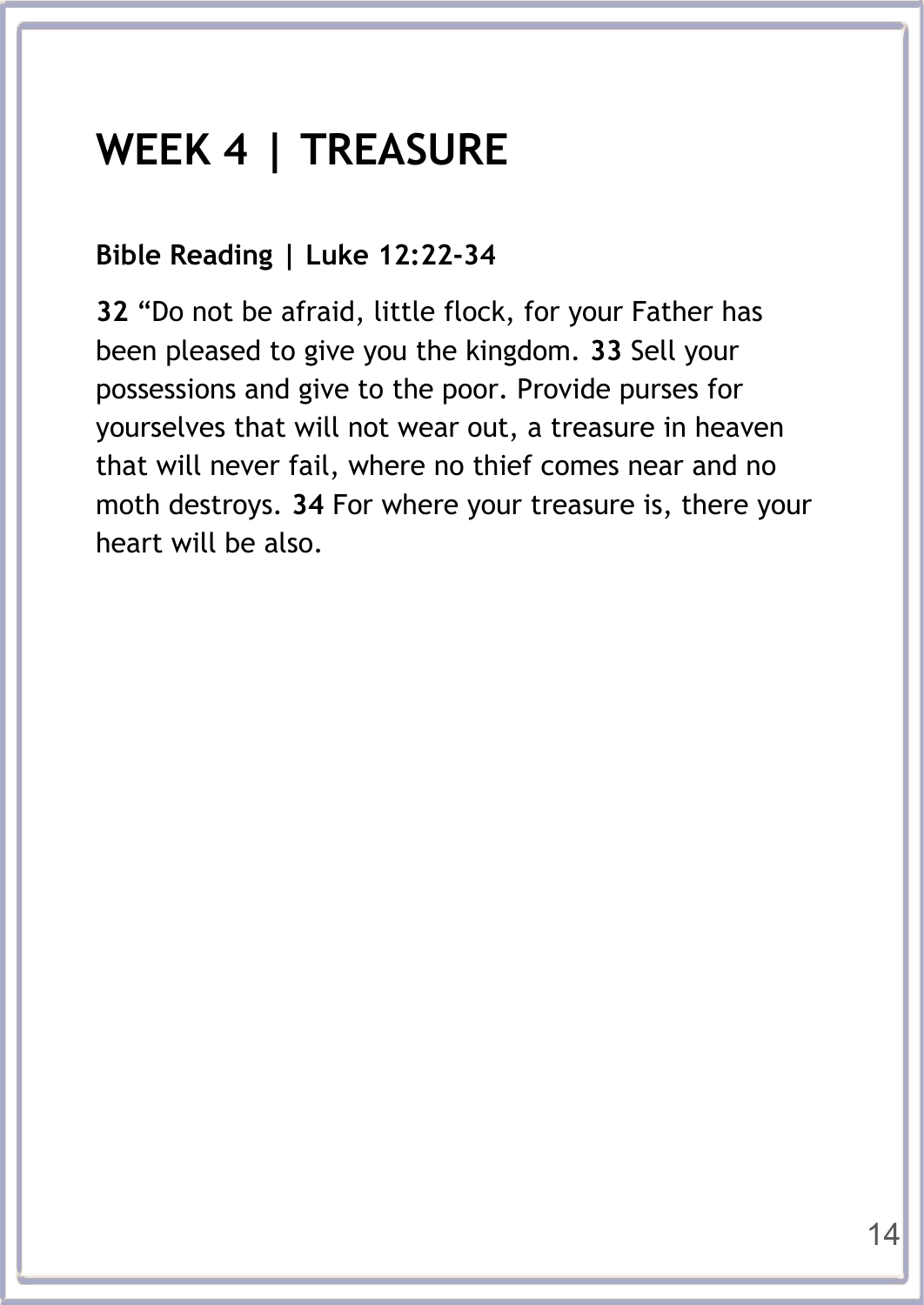# **WEEK ? | TREASURE**

#### **Questions**

- 1. In the first century, worry would have focused on food and clothing (12:22). What are the big worries today? What causes you to worry?
- 2. In what ways have you already seen God provide and take care of you? Why do you think you struggle with these issues?
- 3. In 12:29, Jesus warns about setting our hearts on these issues that cause us to worry. How is worry a problem of the heart?
- 4. What does seeking His kingdom involve personally and for us as a church here in Gillingham?
- 5. Where is your treasure? Where is your heart? (12:34) How can you know?

Pray about the things that this study has raised for you and others in your Trio/ Home Group.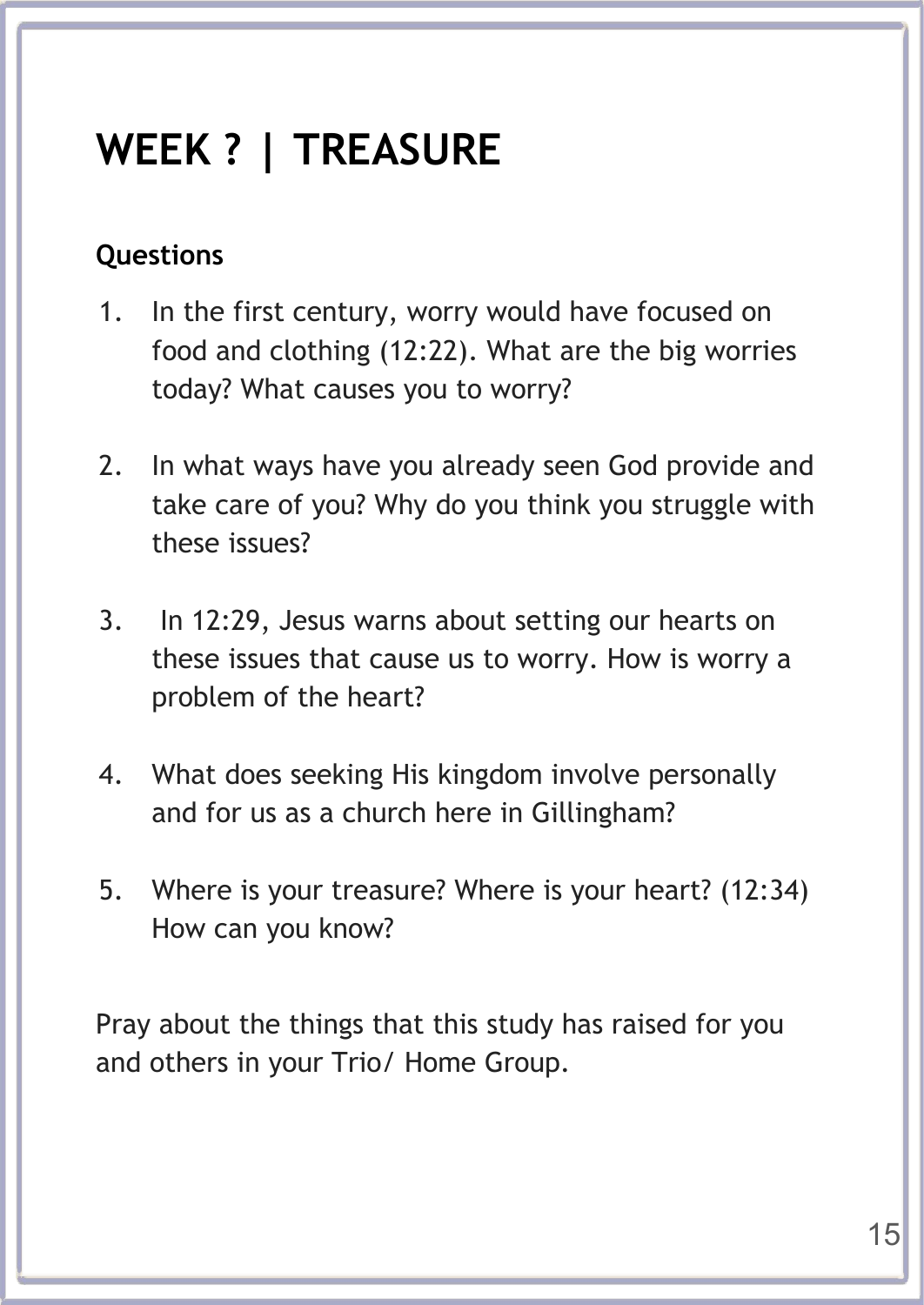# WEEK 4 | TREASURE